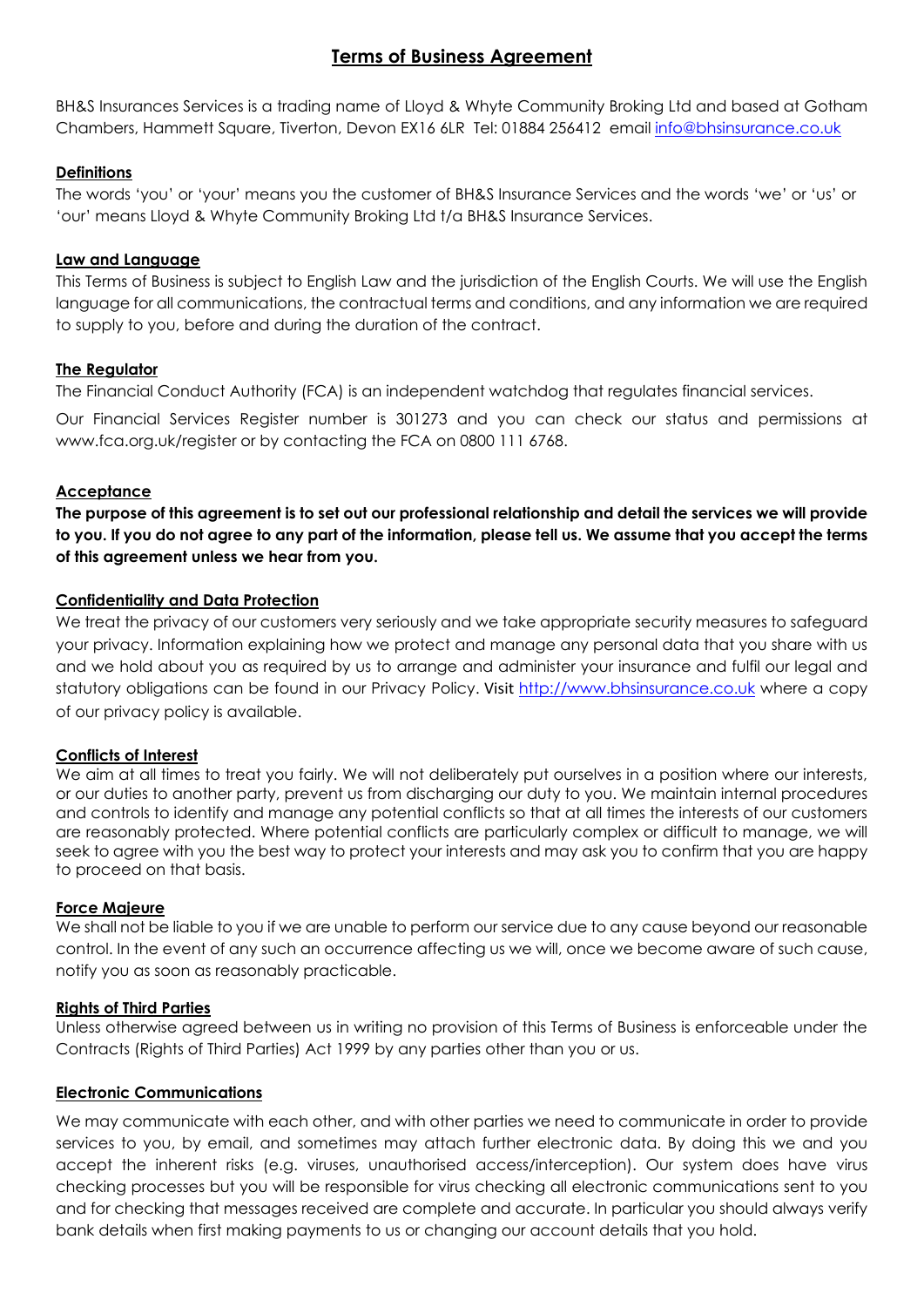### **Our Fees, Commission and Charges**

We usually receive a commission from the insurance provider with whom we place your business, and in such a case, the commission will be paid to us either when we are in receipt of cleared funds from you (or the premium finance company, if one has been used) or, when the insurer has received cleared funds from us in respect of the premium due under your policy. The individual agreements we have with each insurer will determine which of the two methods above is used to make this transfer of commission. We also receive commission for arranging finance agreements for the payment of insurance premiums and this is usually expressed as a percentage of the individual loan and is paid to us directly by the premium finance provider. We may also receive a commission or fee for passing introductions to other professional firms. In addition, we may make the following charges to cover the administration of your Insurance:

| <b>STANDARD CHARGES</b>                               |              |
|-------------------------------------------------------|--------------|
| <b>Arranging new policies</b>                         | Up to £35.00 |
| Mid-term adjustments                                  | Up to £15.00 |
| Refunds (we refund NET of our commission)             | Up to £15.00 |
| <b>Renewals</b>                                       | Up to £35.00 |
| <b>Cancellation (we refund NET of our commission)</b> | Up to £15.00 |
| <b>Copy Documents</b>                                 | Up to £15.00 |
| <b>Data Protection Information Requests</b>           | £10.00       |
| Bank charges as incurred per payment                  | Up to £35.00 |

Policies voided or cancelled from inception by insurers will be treated as a cancellation and we will retain any commission and fees before returning the net premium to you. By accepting these terms of business, you agree that we may retain the portion of the premium that relates to commission that would have been due to us.

From time to time where we receive commission at a level below that which we consider appropriate we may apply higher charges than those set out above. In such circumstances these charges will be advised to you prior to the commencement of each period of insurance applicable to that policy.

Any Minor Errors on Payments will be treated as a fee. This applies for amounts of up to £2.00.

You are entitled to request at any time, information about the commissions that we may have received in connection with your insurance, if you want this information please contact us.

#### **Our Service**

We can act both as agent of insurer, and on behalf of you, the customer. We have in place management controls to deal with any conflicts of interest that might arise. Unless we advise you otherwise, we are acting on your behalf.

We also act on behalf of insurers when collecting premiums under risk transfer.

We will ask questions to enable us to assess reasonably your insurance requirements, this may include checking information that we already hold about you and your existing insurance arrangements with us and other parties.

**We will provide you with advice and guidance, after assessing what you want and need and recommend a suitable policy based on our experience of dealing with similar risks. We sometimes offer additional associated products at the same time. We do not always advise or recommend regards these products but you will be informed if this is the case and you should carefully consider if the product is suitable for you.** 

**Our service and advice will be limited to the product type you have requested. You should carefully consider if you need other product types and ask us for advice on these as well if you are unsure.**

#### **We will confirm to you the level of service we are providing as part of our sales process.**

In all cases our service will include arranging and administering your insurance, including helping you with ongoing changes and assisting you if you need to make a claim, or where we outsource claims handling facilities to give you an enhanced service. If you cease to have an insurance policy with us and need continued claims assistance we reserve the right to charge for this service.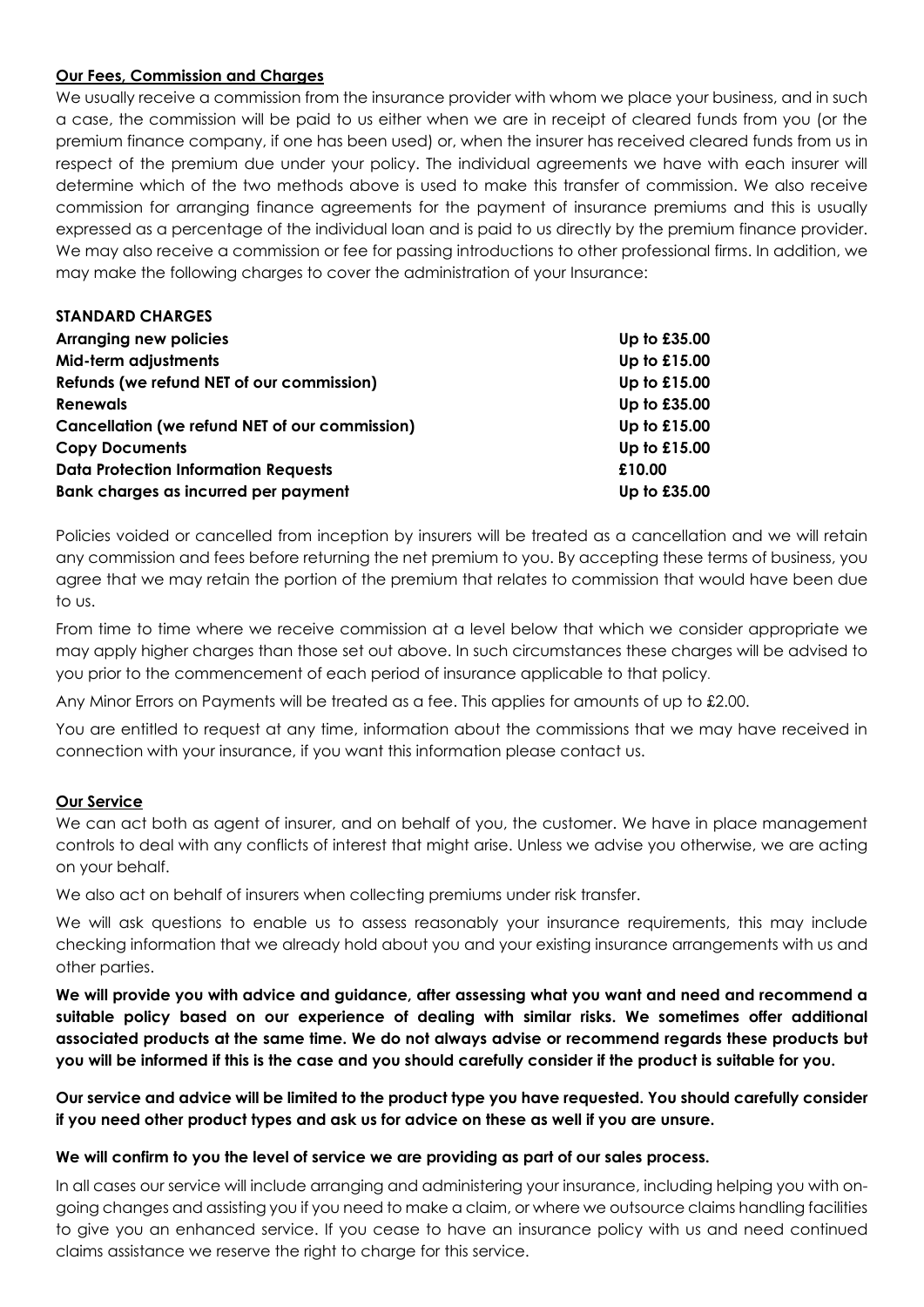If we use the services of another intermediary to place your insurance we will advise you of the name of the intermediary we use and the name of the insurer.

If you mislay your policy at any time, we will arrange a replacement policy document, if you request it.

## **Our Product Selection**

We offer products from a wide range of insurance companies.

Our selection usually involves presenting to a reasonable number of insurance companies that will insure for the risk at hand, and this is called a fair and personal analysis of the market.

Sometimes we may only approach two or three insurers and this is a limited Panel, or in some cases, we may only approach one insurer, in either case, we will tell you the basis as part of our selling process. We will also confirm which insurers we have approached in these circumstances.

### **Additional services**

We also provide additional services such as risk management assistance and Health and Safety services. Please note these services are not regulated by the Financial Conduct Authority. In additional, these services do not benefit from the protection offered by The Financial Ombudsman Service or the Financial Services Compensation Scheme.

### **Motor Insurance Database**

When we agree to update the Motor Insurance Database for our commercial clients for whom Insurer's do not provide this service we do so at the clients own risk. Any penalty or fines for not keeping the Database up to date are the sole responsibility of the client. Any changes to the vehicles or any errors or omissions must be confirmed to us as soon as possible and within 3 working days.

### **Financial Strength**

Whilst we take care to deal with companies that maintain reasonable solvency margins, we cannot guarantee their financial ability to pay claims. Should you have any concerns please discuss these with us and we can usually confirm the financial ratings applied by independent rating agencies such as Standard & Poor's and A M Best published with other readily available information within industry guides, newsletters and press releases. If we are aware of any concerns regards an insurer these will be highlighted to you.

#### **Money**

We will hold money that you pay to us in accordance with the regulators rules under a risk transfer agreement with insurers in a non-statutory trust Insurer bank account.

A non-statutory trust insurer bank account in accordance with our agreements with Insurance Companies that transfer the risk of money we receive from customers to them, these agreements deem any money you pay to us, to be received by them and they will bear the risk of any losses in the event that our firm becomes insolvent. This includes claims money or premium refunds we receive prior to being paid to you.

#### **By holding your money in this way, means that in the event that this firm becomes insolvent your money remains protected.**

In arranging your insurance we may employ the services of other intermediaries who are authorised and regulated by the FCA and your premium may be passed to these intermediaries for payment to insurers. These firms are also required to hold clients' money in a separate trust account. We will also inform you if at any time we are required to pass your premium to firms that operate outside the UK where the protection may be different. Should you not wish us to pass premiums to a firm outside of the UK, please inform us.

The majority of these intermediary's cascade risk transfer to us however where this is not the case we will advise you to whom premiums should be paid.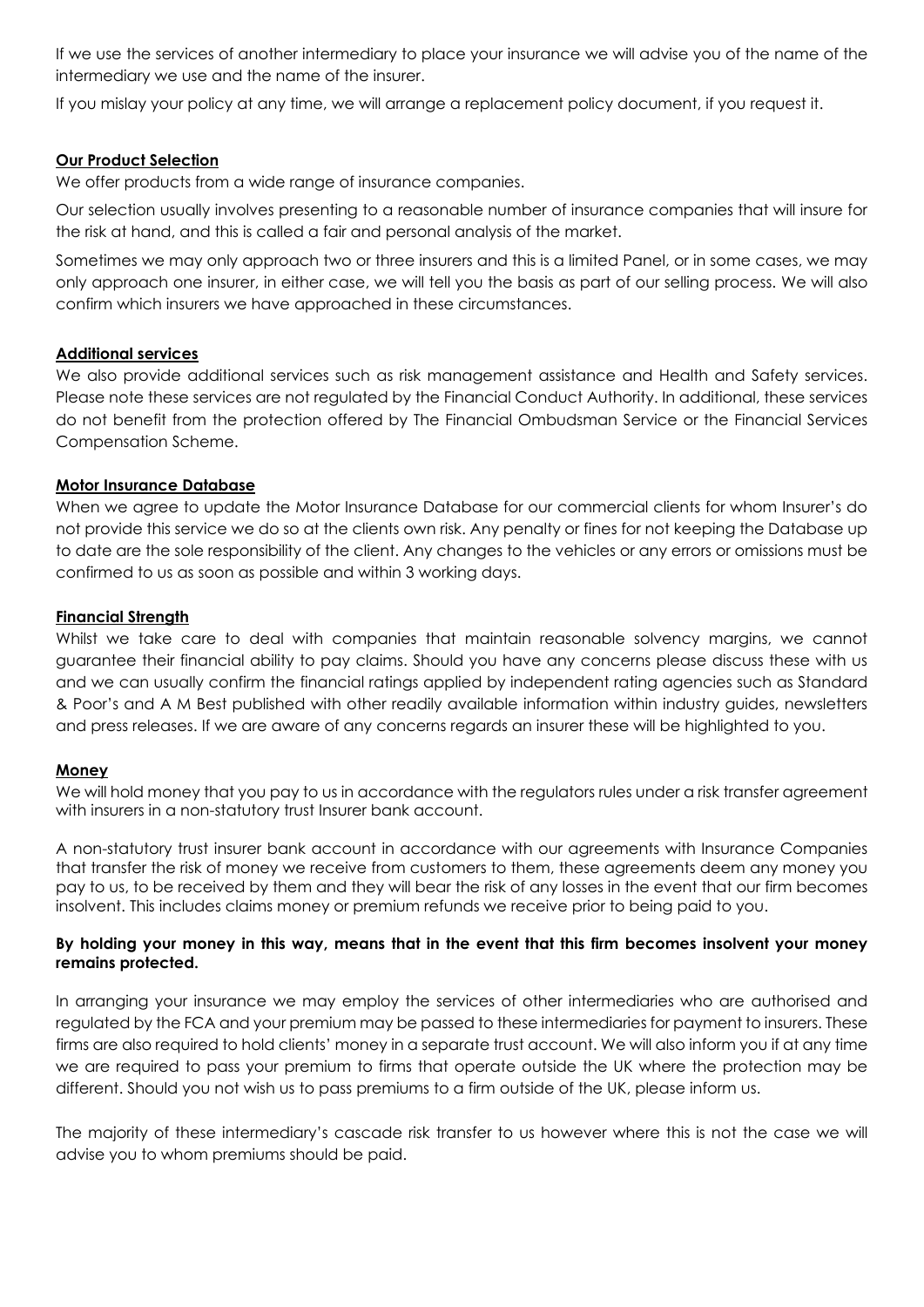## **Payment Options**

We will provide you with full details of all the payment options available to you when we provide you with your insurance premium.

If you choose to enter in a finance arrangement, this will be subject to interest charges that we will confirm to you when providing the full details. Importantly, the arrangement you will enter into will be with the finance company not us. It is an entirely separate contract irrespective of the insurance contract. In the event of your failure to meet with the contractual obligations regarding payment the finance provider could approach the insurer to seek a termination of the insurance contract to recoup their outstanding finance arrears. You will be liable to pay their costs and charges if you do not keep up your repayments and cover is cancelled under your policy. This is because the agreement is between you, the policyholder and the finance company direct, not us or the insurer.

Please note that we only use Close Premium Finance for the provision of premium finance facilities.

## **Cancellation**

**Please contact us if you wish to cancel any policy that we have arranged for you.** Customers acting outside their trade or profession (Consumers) will usually have a legal right to cancel policies for any reason, subject to no claims having occurred, within 14 days of receiving the full terms & conditions. You will always be advised where this Right applies. A charge may apply for the period of cover provided and, in addition, an administration charge will apply as shown in the charges section above, cancellation under this right must be in writing, prior to expiry of the 14-day cancellation period, to our usual office address.

## **Complaints**

**Our aim is always to provide our customers with a first-class service; however we are aware that, occasionally, it is possible that we may fail to meet your expectations. If for any reason we have not met your expectations, let us know as soon as possible, by calling our main office telephone 01884 256412, or write to Richard Smith, BH&S Insurance Services, Gotham Chambers, Hammett Square, Tiverton, Devon EX16 6LR or email richardsmith@bhsinsurance.co.uk** 

If we are unable to resolve the issue to your satisfaction by the end of the next business day, we will formally investigate the matter. You will receive an acknowledgement of the matter together with a copy of our complaints process promptly and certainly within 5 working days. We will then aim to investigate and provide a resolution as quickly as possible, informing you of the position at no later than 4 weeks and a final response no later than 8 weeks.

If you are not happy with our response, or the position after a period of 8 weeks, you may be eligible to refer your complaint to the Financial Ombudsman Service (FOS) for an independent assessment and opinion.

The FOS Consumer Helpline is on **0800 023 4567** (free from mobile or landlines) or **0300 123 9123** (free for mobilephone users paying monthly charge for calls to No's starting 01 or 02). Alternatively you can contact them at Financial Ombudsman Service, Exchange Tower, Harbour Exchange Tower, London, E14 9SR. www.financialombudsman.org.uk

## **A full copy of our complaints procedure is available on request.**

## **Financial Services Compensation Scheme (FSCS)**

If we are unable to meet our obligations, you may be entitled to compensation from the FSCS. If we have advised or arranged insurance for you this will be covered for 90% of a claim, without any upper limit, however compulsory classes of insurance (such as motor insurance) is covered for 100% of a claim. Further information is available from the FSCS helpline on 0207 892 7300 and www.fscs.org.uk.

The FSCS is the UK's statutory fund of last resort for customers of authorised financial services firms. Compensation is usually payable if an authorised firm is unable or unlikely to pay claims usually because it has ceased trading or become insolvent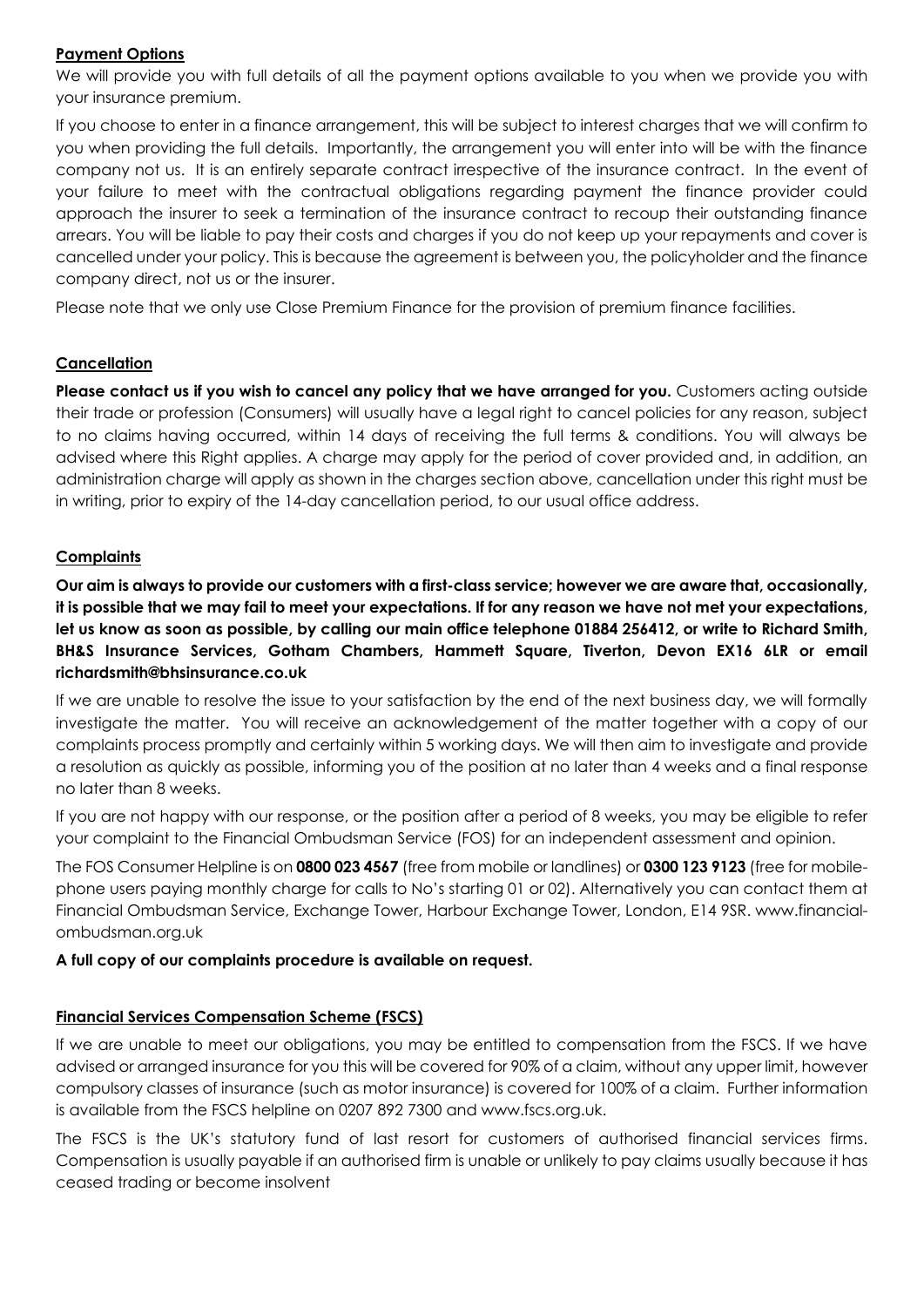### **Limit of Liability – IMPORTANT INFORMATION**

1. This section forms part of our Terms of Business. We accept instructions to act on your behalf strictly subject to the following limitation upon our liability.

2. Our Liability to you for any act or omission (including breach of contract or negligence and/or the negligence of any other parties in respect of which we are legally liable to you), whether such liability be in damages, equitable compensation or otherwise, shall not exceed £2,000,000 or its equivalent from time to time in Euros or any other relevant or appropriate currency in respect or any one transaction or series of related transactions.

This figure has been carefully chosen to enable us to offer reasonable redress to our clients in the event of a claim, whilst enabling us to retain competitive levels of fees and commissions and make appropriate arrangements to ensure that any proper claim is met. This section does not apply to awards made by the Financial Ombudsman Service.

3. In Section 2 above:

I. 'negligence' means a breach of any obligation upon us to take required care, whether that obligation is imposed by virtue of a term (express or implied) of any relevant contract, or by the law of negligence, or otherwise;

II. 'transaction' means any professional service provided by us to you, including (but not limited to) the arranging of insurance, advising on insurance cover and/or on particular wordings, notification of claims to insurers, and claims handling generally;

III. 'a series of related transactions" has its ordinary meaning (save that 'transaction' has the meaning given at (II) above), but includes ( without limitation), (a) transactions concerning, connected with or arising out of the same policy of insurance or reinsurance arrangement, or, (b) where different policies or arrangements insure or reinsure ( as the case may be) all or some of the same risks, transactions concerning, connected with or arising out of some or all of those policies or arrangements.

4. We are always prepared to discuss increasing the limit of our liability specified in this section in relation to any individual engagement, if particular reasons exist, but we reserve the right to decline to increase the limit or (in the event that we agree to increase it) to make an additional charge or to impose alternative or additional conditions. No agreement to increase the limit shall be valid unless made in writing and signed by us.

5. Under these Terms of Business, you agree not to make any claims against any employee, director, partner, principal, consultant or other individual connected with us. See paragraph 6 below. However, it is also understood and agreed that if for any reason the provisions of paragraph 6 hereof are held to be invalid or unenforceable in whole or in part, any claim made by you against with us is also subject to the limit of liability of £1,000,000 contained in this clause, and you understand and agree that any such individual may avail themselves of this limitation.

## 6. You agree

I. that your remedies in relation to the provision of professional services by us, arising out of or in connection with this engagement, lie exclusively against us and not against any employee, director, consultant, principal, partner as individuals;

II. that you will not make any claim and/or bring any legal proceedings against any employee, director, partner, principal, consultant or any other individual;

You understand and agree that the provisions of this clause may be enforced by any employee, director, partner, principal, consultant or any other individual connected with us in accordance with the Contracts (Rights of Third Parties) act 1999.

## **Your Duty to make Fair Presentation of the risk- IMPORTANT INFORMATION**

**IT IS IMPORTANT THAT YOU UNDERSTAND YOUR DUTY TO MAKE FAIR PRESENTATION OF THE RISK PROVIDING ALL MATERIALLY IMPORTANT INFORMATION, FULLY, COMPLETELY AND ACCURATELY TO US/YOUR INSURER NOT ONLY WHEN YOU TAKE OUT YOUR INSURANCE, BUT ALSO THROUGHOUT THE LIFE OF YOUR POLICY, AT RENEWAL OR AT ANY OTHER TIME WHEN CHANGES OCCUR.**